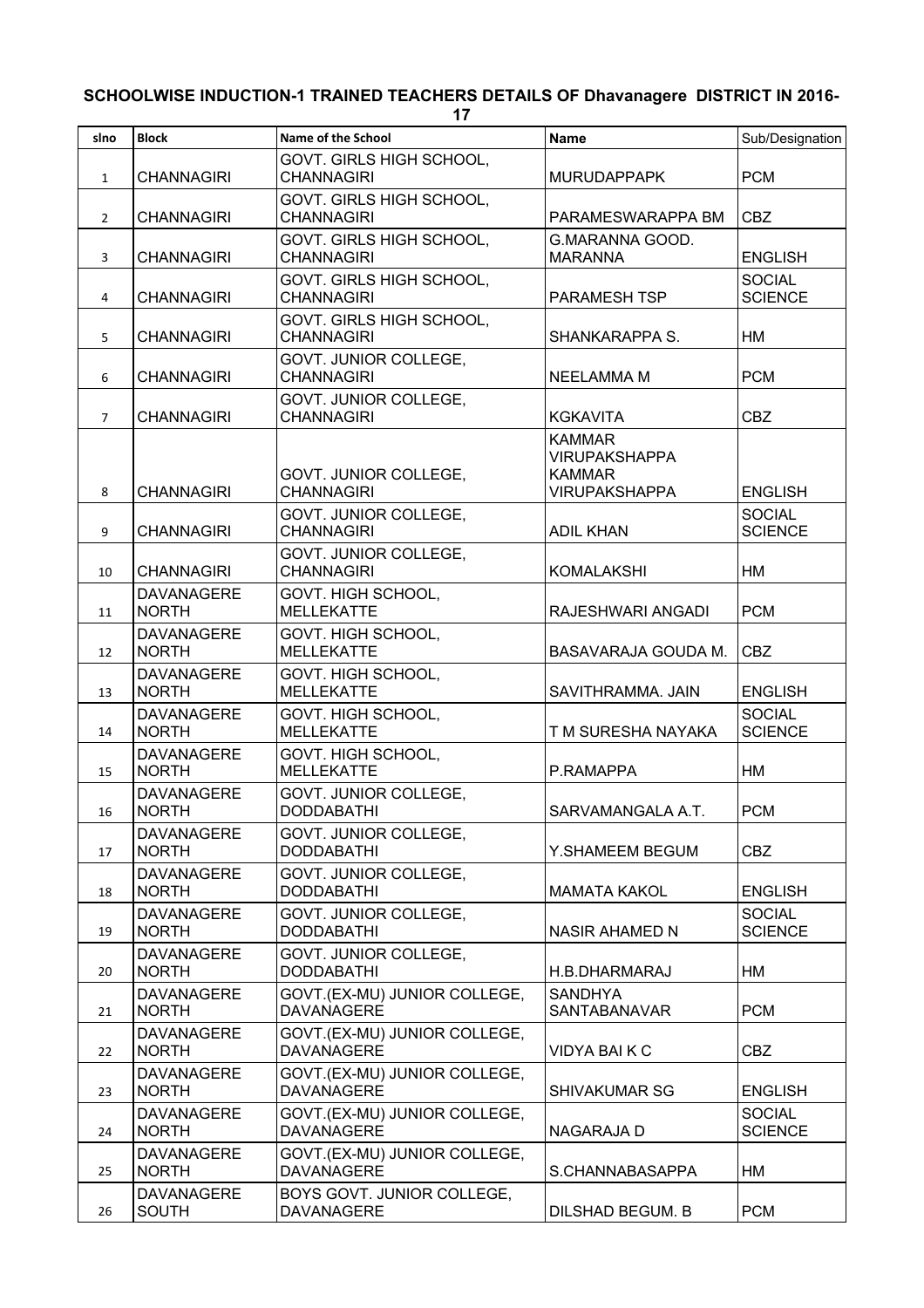| 27 | <b>DAVANAGERE</b><br><b>SOUTH</b> | BOYS GOVT. JUNIOR COLLEGE,<br><b>DAVANAGERE</b> | RAVI.H.K             | <b>CBZ</b>                      |
|----|-----------------------------------|-------------------------------------------------|----------------------|---------------------------------|
| 28 | <b>DAVANAGERE</b><br><b>SOUTH</b> | BOYS GOVT. JUNIOR COLLEGE,<br><b>DAVANAGERE</b> | <b>CHETHANA R</b>    | <b>ENGLISH</b>                  |
| 29 | <b>DAVANAGERE</b><br><b>SOUTH</b> | BOYS GOVT. JUNIOR COLLEGE,<br><b>DAVANAGERE</b> | NAGARAJA P.B         | <b>SOCIAL</b><br><b>SCIENCE</b> |
| 30 | <b>DAVANAGERE</b><br><b>SOUTH</b> | BOYS GOVT. JUNIOR COLLEGE,<br>DAVANAGERE        | H.R.VISHALAKSHI      | НM                              |
| 31 | <b>DAVANAGERE</b><br><b>SOUTH</b> | GOVT. HIGH SCHOOL, GOPANALU                     | <b>BMMANJAPPA</b>    | <b>PCM</b>                      |
| 32 | <b>DAVANAGERE</b><br><b>SOUTH</b> | GOVT. HIGH SCHOOL, GOPANALU                     | <b>MANJUNATH. L</b>  | <b>CBZ</b>                      |
| 33 | <b>DAVANAGERE</b><br><b>SOUTH</b> | GOVT. HIGH SCHOOL, GOPANALU                     | AVINASHA N           | <b>ENGLISH</b>                  |
| 34 | <b>DAVANAGERE</b><br><b>SOUTH</b> | GOVT. HIGH SCHOOL, GOPANALU                     | <b>JAYANAIK R.</b>   | HM                              |
| 35 | <b>DAVANAGERE</b><br><b>SOUTH</b> | GOVT. HIGH SCHOOL,<br>NAGARASANAHALLI           | SUMA H.P.            | <b>PCM</b>                      |
| 36 | <b>DAVANAGERE</b><br><b>SOUTH</b> | GOVT. HIGH SCHOOL,<br>NAGARASANAHALLI           | <b>RAJKUMAR GR</b>   | <b>CBZ</b>                      |
| 37 | <b>DAVANAGERE</b><br><b>SOUTH</b> | GOVT. HIGH SCHOOL,<br>NAGARASANAHALLI           | <b>RAJEEV KUMAR</b>  | <b>ENGLISH</b>                  |
| 38 | <b>DAVANAGERE</b><br><b>SOUTH</b> | GOVT. HIGH SCHOOL,<br>NAGARASANAHALLI           | ANNAPURNA SATTIGERI  | <b>SOCIAL</b><br><b>SCIENCE</b> |
| 39 | <b>DAVANAGERE</b><br><b>SOUTH</b> | GOVT. HIGH SCHOOL,<br>NAGARASANAHALLI           | P.NAGARAJAPPA        | HM                              |
| 40 | <b>DAVANAGERE</b><br><b>SOUTH</b> | GOVT. HIGH SCHOOL,<br>THURCHAGHATTA             | <b>VIJAYAKUMARI</b>  | <b>PCM</b>                      |
| 41 | <b>DAVANAGERE</b><br><b>SOUTH</b> | GOVT. HIGH SCHOOL,<br><b>THURCHAGHATTA</b>      | <b>H.N.ARUNKUMAR</b> | CBZ                             |
| 42 | <b>DAVANAGERE</b><br><b>SOUTH</b> | GOVT. HIGH SCHOOL,<br>THURCHAGHATTA             | RAJASHEKAR B S       | <b>ENGLISH</b>                  |
| 43 | <b>DAVANAGERE</b><br><b>SOUTH</b> | GOVT. HIGH SCHOOL,<br>THURCHAGHATTA             | <b>DIVAKAR V</b>     | <b>SOCIAL</b><br><b>SCIENCE</b> |
| 44 | <b>DAVANAGERE</b><br><b>SOUTH</b> | GOVT. HIGH SCHOOL<br>THURCHAGHATTA              | DIVAKAR V.           | <b>HM</b>                       |
| 45 | <b>DAVANAGERE</b><br><b>SOUTH</b> | GOVT. JUNIOR COLLEGE,<br><b>KUKKUWADA</b>       | <b>SURESH KMC</b>    | <b>PCM</b>                      |
| 46 | <b>DAVANAGERE</b><br><b>SOUTH</b> | GOVT. JUNIOR COLLEGE,<br><b>KUKKUWADA</b>       | SUNEEL KUMAR M S     | CBZ                             |
| 47 | <b>DAVANAGERE</b><br><b>SOUTH</b> | GOVT. JUNIOR COLLEGE,<br><b>KUKKUWADA</b>       | RAVINDRANATH E M     | <b>ENGLISH</b>                  |
| 48 | <b>DAVANAGERE</b><br><b>SOUTH</b> | GOVT. JUNIOR COLLEGE,<br><b>KUKKUWADA</b>       | <b>SHAIK AHMED</b>   | <b>SOCIAL</b><br><b>SCIENCE</b> |
| 49 | <b>DAVANAGERE</b><br><b>SOUTH</b> | GOVT. JUNIOR COLLEGE,<br><b>KUKKUWADA</b>       | K.A.MANJUNATHA       | НM                              |
| 50 | <b>DAVANAGERE</b><br><b>SOUTH</b> | GOVT. JUNIOR COLLEGE,<br>MAYAKONDA              | T. NAGARAJ           | <b>PCM</b>                      |
| 51 | <b>DAVANAGERE</b><br><b>SOUTH</b> | GOVT. JUNIOR COLLEGE,<br>MAYAKONDA              | NASREEN BANU         | CBZ                             |
| 52 | <b>DAVANAGERE</b><br><b>SOUTH</b> | GOVT. JUNIOR COLLEGE,<br>MAYAKONDA              | <b>RAVIKUMAR HP</b>  | <b>ENGLISH</b>                  |
| 53 | <b>DAVANAGERE</b><br><b>SOUTH</b> | GOVT. JUNIOR COLLEGE,<br>MAYAKONDA              | MAHANTHESHA C        | <b>SOCIAL</b><br><b>SCIENCE</b> |
| 54 | <b>DAVANAGERE</b><br><b>SOUTH</b> | GOVT. JUNIOR COLLEGE,<br>MAYAKONDA              | T.CHANNABASAPPA      | HM                              |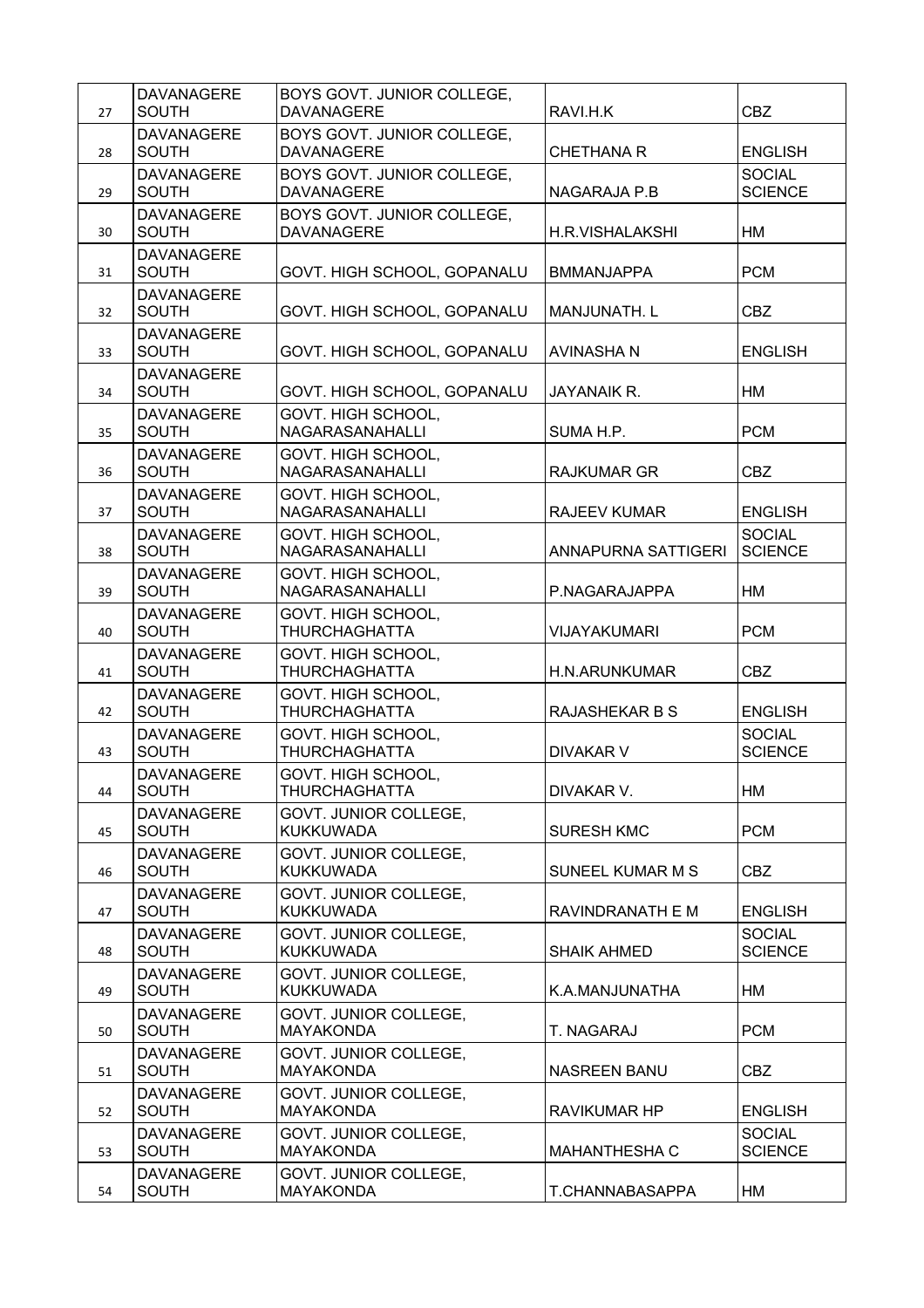| 55 | <b>DAVANAGERE</b><br><b>SOUTH</b> | <b>R.S.GIRLS GOVT. JUNIOR</b><br>COLLEGE, DAVANAGERE | SUJATHA H N                               | <b>PCM</b>                      |
|----|-----------------------------------|------------------------------------------------------|-------------------------------------------|---------------------------------|
| 56 | <b>DAVANAGERE</b><br><b>SOUTH</b> | R.S.GIRLS GOVT. JUNIOR<br>COLLEGE, DAVANAGERE        | <b>JAYANTI NAIK</b>                       | CBZ                             |
| 57 | <b>DAVANAGERE</b><br><b>SOUTH</b> | R.S.GIRLS GOVT. JUNIOR<br>COLLEGE, DAVANAGERE        | <b>LAKSHMAPPA</b><br><b>BANAGARA</b>      | <b>ENGLISH</b>                  |
| 58 | <b>DAVANAGERE</b><br><b>SOUTH</b> | R.S.GIRLS GOVT. JUNIOR<br>COLLEGE, DAVANAGERE        | <b>KOTRESHA KM</b>                        | <b>SOCIAL</b><br><b>SCIENCE</b> |
| 59 | <b>DAVANAGERE</b><br><b>SOUTH</b> | R.S.GIRLS GOVT. JUNIOR<br>COLLEGE, DAVANAGERE        | MANJAPPA G.R.                             | НM                              |
| 60 | <b>HARAPANAHALLI</b>              | GOVT. GIRLS HIGH SCHOOL,<br><b>HARAPANAHALLI</b>     | <b>MANJUNATHA B R</b>                     | <b>PCM</b>                      |
| 61 | <b>HARAPANAHALLI</b>              | GOVT. GIRLS HIGH SCHOOL,<br><b>HARAPANAHALLI</b>     | NETHRAVATHI.B.T                           | <b>CBZ</b>                      |
| 62 | <b>HARAPANAHALLI</b>              | GOVT. GIRLS HIGH SCHOOL,<br><b>HARAPANAHALLI</b>     | RAJASEKHARA B                             | <b>ENGLISH</b>                  |
| 63 | <b>HARAPANAHALLI</b>              | GOVT. GIRLS HIGH SCHOOL,<br><b>HARAPANAHALLI</b>     | ANGADI SIDDESH                            | <b>SOCIAL</b><br><b>SCIENCE</b> |
| 64 | <b>HARAPANAHALLI</b>              | GOVT. GIRLS HIGH SCHOOL,<br><b>HARAPANAHALLI</b>     | SHIVANAGOWDA M.                           | HM                              |
| 65 | <b>HARAPANAHALLI</b>              | GOVT. JUNIOR COLLEGE,<br><b>HARAPANAHALLI</b>        | <b>SHABANA</b>                            | <b>PCM</b>                      |
| 66 | <b>HARAPANAHALLI</b>              | GOVT. JUNIOR COLLEGE,<br><b>HARAPANAHALLI</b>        | <b>C.MOHAN</b>                            | <b>CBZ</b>                      |
| 67 | <b>HARAPANAHALLI</b>              | GOVT. JUNIOR COLLEGE,<br><b>HARAPANAHALLI</b>        | NAGARATNA RAMDURG                         | <b>SOCIAL</b><br><b>SCIENCE</b> |
| 68 | <b>HARAPANAHALLI</b>              | GOVT. JUNIOR COLLEGE,<br><b>HARAPANAHALLI</b>        | <b>KUBENDRA</b><br><b>MEKKAPPANAVAR</b>   | <b>HM</b>                       |
| 69 | <b>HARIHAR</b>                    | GOVT. HIGH SCHOOL, KOKKANUR                          | ANANDAKUMARA.S.C.                         | <b>PCM</b>                      |
| 70 | <b>HARIHAR</b>                    | GOVT. HIGH SCHOOL, KOKKANUR                          | SANTOSH NULAGERI                          | <b>CBZ</b>                      |
| 71 | <b>HARIHAR</b>                    | GOVT. HIGH SCHOOL, KOKKANUR                          | KUMARACHARY B.R.<br><b>KUMARACHARY</b>    | <b>ENGLISH</b>                  |
| 72 | <b>HARIHAR</b>                    | GOVT. HIGH SCHOOL, KOKKANUR                          | SHWETHA J M                               | <b>SOCIAL</b><br><b>SCIENCE</b> |
| 73 | <b>HARIHAR</b>                    | GOVT. HIGH SCHOOL, KOKKANUR                          | T.K.MAHADEVAPPA                           | HM                              |
| 74 | <b>HARIHAR</b>                    | GOVT. JUNIOR COLLEGE, ,<br><b>BHANUVALLI</b>         | <b>NAGAPPAJ</b>                           | <b>PCM</b>                      |
| 75 | <b>HARIHAR</b>                    | GOVT. JUNIOR COLLEGE<br><b>BHANUVALLI</b>            | <b>BHARATHIV</b>                          | CBZ                             |
| 76 | <b>HARIHAR</b>                    | GOVT. JUNIOR COLLEGE, ,<br><b>BHANUVALLI</b>         | <b>KRISHNAMURTHY N R</b><br><b>MURTHY</b> | <b>ENGLISH</b>                  |
| 77 | <b>HARIHAR</b>                    | GOVT. JUNIOR COLLEGE,,<br><b>BHANUVALLI</b>          | SADIK FRAKRUDDINSAB                       | <b>SOCIAL</b><br><b>SCIENCE</b> |
| 78 | <b>HARIHAR</b>                    | GOVT. JUNIOR COLLEGE,,<br><b>BHANUVALLI</b>          | G.R.BASAVARAJAPPA                         | НM                              |
| 79 | <b>HARIHAR</b>                    | GOVT. JUNIOR COLLEGE,<br><b>BANNIKODU</b>            | <b>SUDHA</b>                              | <b>PCM</b>                      |
| 80 | <b>HARIHAR</b>                    | GOVT. JUNIOR COLLEGE,<br><b>BANNIKODU</b>            | NATARAJA T N                              | <b>CBZ</b>                      |
| 81 | <b>HARIHAR</b>                    | GOVT. JUNIOR COLLEGE,<br><b>BANNIKODU</b>            | <b>REVANASIDDAPPA</b><br>ANGADI           | <b>ENGLISH</b>                  |
| 82 | <b>HARIHAR</b>                    | GOVT. JUNIOR COLLEGE,<br><b>BANNIKODU</b>            | NARAYANA D PALANKAR                       | <b>SOCIAL</b><br><b>SCIENCE</b> |
| 83 | <b>HARIHAR</b>                    | GOVT. JUNIOR COLLEGE,<br><b>BANNIKODU</b>            | M.SIDDANAGOWA                             | HM                              |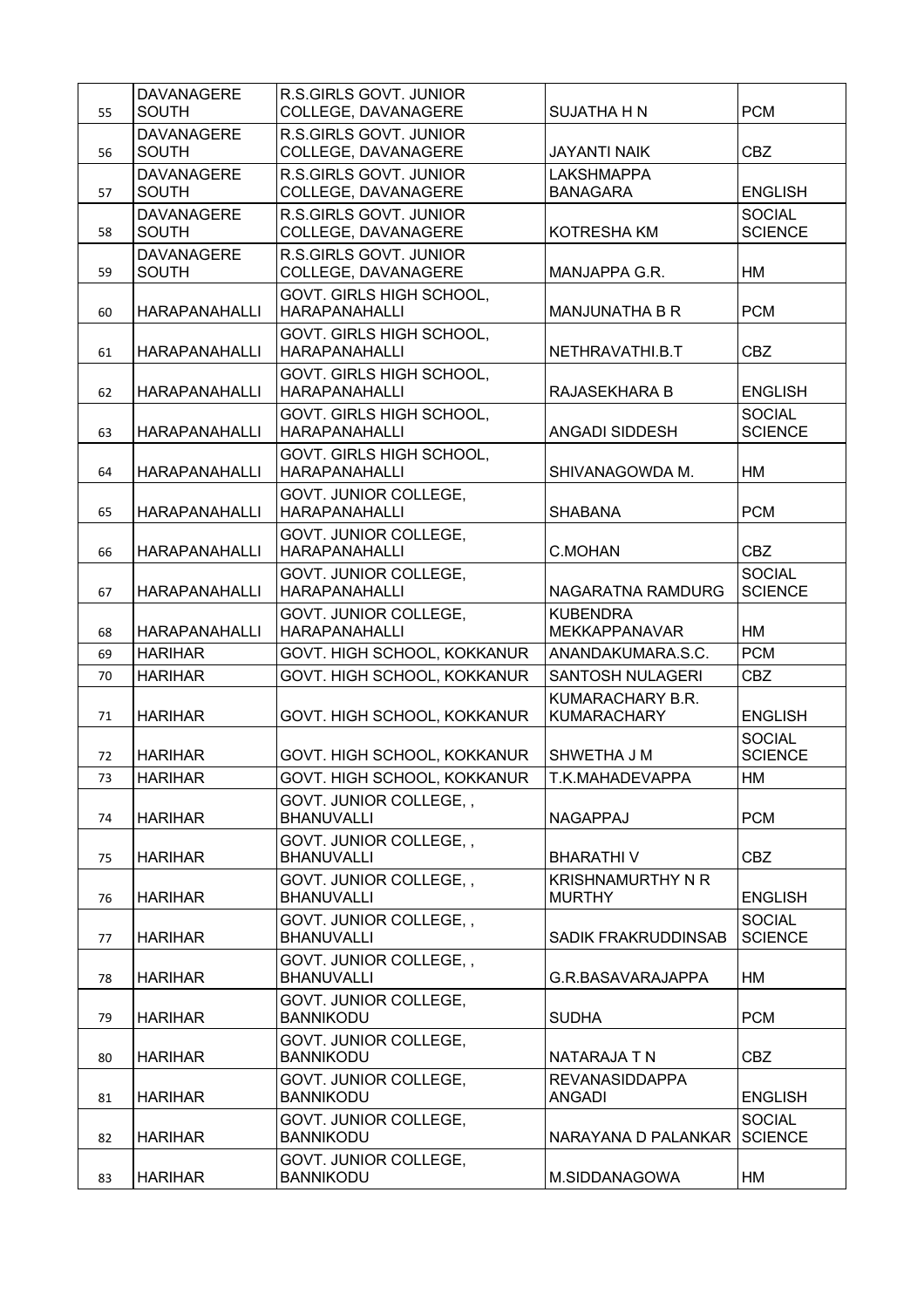| 84  | <b>HARIHAR</b>  | GOVT. JUNIOR COLLEGE,<br><b>MALEBENNUR</b>     | <b>MANGALA GOWRI</b>                  | <b>PCM</b>                      |
|-----|-----------------|------------------------------------------------|---------------------------------------|---------------------------------|
| 85  | <b>HARIHAR</b>  | GOVT. JUNIOR COLLEGE,<br><b>MALEBENNUR</b>     | SHABANA TABASSUM                      | <b>CBZ</b>                      |
| 86  | <b>HARIHAR</b>  | GOVT. JUNIOR COLLEGE,<br><b>MALEBENNUR</b>     | <b>SURESH S MULIMANI</b>              | <b>ENGLISH</b>                  |
| 87  | <b>HARIHAR</b>  | GOVT. JUNIOR COLLEGE,<br><b>MALEBENNUR</b>     | <b>SHARADA S HARTHI</b>               | <b>SOCIAL</b><br><b>SCIENCE</b> |
| 88  | <b>HARIHAR</b>  | GOVT. JUNIOR COLLEGE,<br><b>MALEBENNUR</b>     | ASMA BANU D.R.                        | НM                              |
| 89  | <b>HARIHAR</b>  | GOVT.GIRLS HIGH SCHOOL,<br><b>GANDHIMAIDAN</b> | SAROJA ANGADI                         | <b>PCM</b>                      |
| 90  | <b>HARIHAR</b>  | GOVT.GIRLS HIGH SCHOOL,<br><b>GANDHIMAIDAN</b> | <b>ASHOK C</b>                        | <b>CBZ</b>                      |
| 91  | <b>HARIHAR</b>  | GOVT.GIRLS HIGH SCHOOL,<br><b>GANDHIMAIDAN</b> | <b>SAVITHA B</b>                      | <b>SOCIAL</b><br><b>SCIENCE</b> |
| 92  | <b>HARIHARA</b> | GOVT. HIGH SCHOOL, SARATHI                     | <b>MOHAMED MUSTAFA K.</b><br>Η.       | <b>PCM</b>                      |
| 93  | <b>HARIHARA</b> | GOVT. HIGH SCHOOL, SARATHI                     | SOWMYA L.                             | <b>CBZ</b>                      |
| 94  | <b>HARIHARA</b> | GOVT. HIGH SCHOOL, SARATHI                     | KOTRESH.I PANCHAPPA                   | <b>ENGLISH</b>                  |
| 95  | <b>HARIHARA</b> | GOVT. HIGH SCHOOL, SARATHI                     | PADMAVATHI BAJJERA<br><b>SHIVAPPA</b> | <b>SOCIAL</b><br><b>SCIENCE</b> |
| 96  | <b>HARIHARA</b> | GOVT. HIGH SCHOOL, SARATHI                     | <b>G.THIPPESWAMY</b>                  | <b>HM</b>                       |
| 97  | <b>JAGALUR</b>  | GOVT. JUNIOR COLLEGE,<br><b>JAGALURU</b>       | <b>MGBHARATHI</b>                     | <b>PCM</b>                      |
| 98  | <b>JAGALUR</b>  | GOVT. JUNIOR COLLEGE,<br><b>JAGALURU</b>       | <b>SHOBHABK</b>                       | CBZ                             |
| 99  | <b>JAGALUR</b>  | GOVT. JUNIOR COLLEGE,<br><b>JAGALURU</b>       | SHIVANANDAPPA KT                      | <b>ENGLISH</b>                  |
| 100 | <b>JAGALUR</b>  | GOVT. JUNIOR COLLEGE,<br><b>JAGALURU</b>       | <b>OBALESH RS</b>                     | <b>SOCIAL</b><br><b>SCIENCE</b> |
| 101 | <b>JAGALUR</b>  | GOVT. JUNIOR COLLEGE,<br><b>JAGALURU</b>       | D.D.HALAPPA                           | HM                              |
| 102 | <b>JAGALURU</b> | GOVT. HIGH SCHOOL, DONEHALLI                   | R.SHASHIREKHA                         | <b>PCM</b>                      |
| 103 | <b>JAGALURU</b> | GOVT. HIGH SCHOOL, DONEHALLI                   | <b>T.KAVITHA</b>                      | CBZ                             |
| 104 | <b>JAGALURU</b> | GOVT. HIGH SCHOOL, DONEHALLI                   | BASAVARAJA B U B U                    | <b>ENGLISH</b>                  |
| 105 | <b>JAGALURU</b> | GOVT. HIGH SCHOOL, DONEHALLI                   | <b>CHANDRAPPA B.R</b>                 | <b>SOCIAL</b><br><b>SCIENCE</b> |
| 106 | <b>JAGALURU</b> | GOVT. HIGH SCHOOL, DONEHALLI                   | K.SANNAVEERANNA                       | HM                              |
| 107 | <b>JAGALURU</b> | GOVT. HIGH SCHOOL,<br><b>THORANAGATTE</b>      | KUMARA SWAMY S.                       | <b>PCM</b>                      |
| 108 | <b>JAGALURU</b> | GOVT. HIGH SCHOOL,<br>THORANAGATTE             | VEERESH K.B.                          | <b>CBZ</b>                      |
| 109 | <b>JAGALURU</b> | GOVT. HIGH SCHOOL,<br>THORANAGATTE             | AMBICA THIPPESWAMY                    | <b>ENGLISH</b>                  |
| 110 | <b>JAGALURU</b> | GOVT. HIGH SCHOOL,<br>THORANAGATTE             | <b>MANJAPPA R</b>                     | <b>SOCIAL</b><br><b>SCIENCE</b> |
| 111 | <b>JAGALURU</b> | GOVT. HIGH SCHOOL,<br><b>THORANAGATTE</b>      | Y.RAVINDRANATH                        | HM                              |
| 112 | <b>JAGALURU</b> | GOVT. JUNIOR COLLEGE,<br><b>BILICHODU</b>      | BASAVARAJ H.                          | <b>PCM</b>                      |
| 113 | <b>JAGALURU</b> | GOVT. JUNIOR COLLEGE,<br><b>BILICHODU</b>      | T.N.NATARAJA                          | CBZ                             |
| 114 | <b>JAGALURU</b> | GOVT. JUNIOR COLLEGE,<br><b>BILICHODU</b>      | ANIS SULTANA                          | <b>ENGLISH</b>                  |